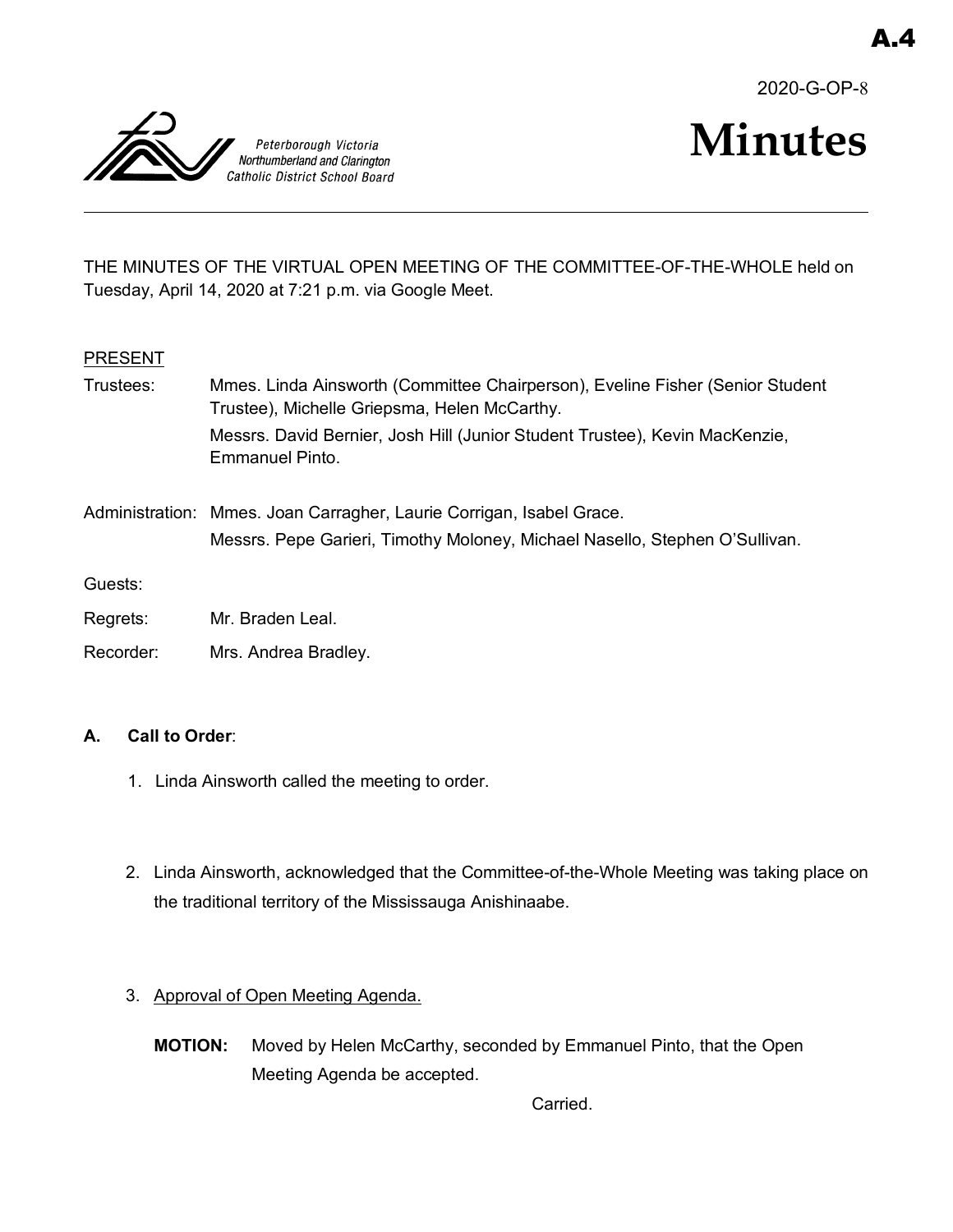- 4. Declarations of Conflicts of Interest.
- 5. Approval of the Minutes of the Committee-of-the-Whole Open Meeting held on March 9, 2020.
	- **MOTION:** Moved by David Bernier, seconded by Michelle Griepsma, that the Minutes of the Committee-of-the-Whole – Open Meeting, held on March 9, 2020, be approved. Carried.
- 6. Business Arising from the Minutes.

Michelle Griepsma, Board Chairperson, gave the Committee-of-the-Whole Committee an update on Fair Trade Purchasing for Student Clothing. Michelle thanked Kevin Hickey, Purchasing, Planning and Facilities Administration Manager, for getting back to her with answers to questions arising from his presentation at March 9, 2020 Committee-of-the-Whole meeting.

## **B. Recommended Actions/Presentations:**

#### **C. Information Items:**

1. Review of Education Development Charge Policies.

Isabel Grace, Superintendent of Business and Finance, presented the Review of Education Development Charge Polices to the Committee-of-the-Whole and answered questions from Trustees. There will be a motion at the next Policy Development Committee Meeting that Policy 105 – School Sites – Operating Budget Surplus, and Policy 106 and Administrative Procedure 106 – Alternative Arrangements for School Facilities be removed.